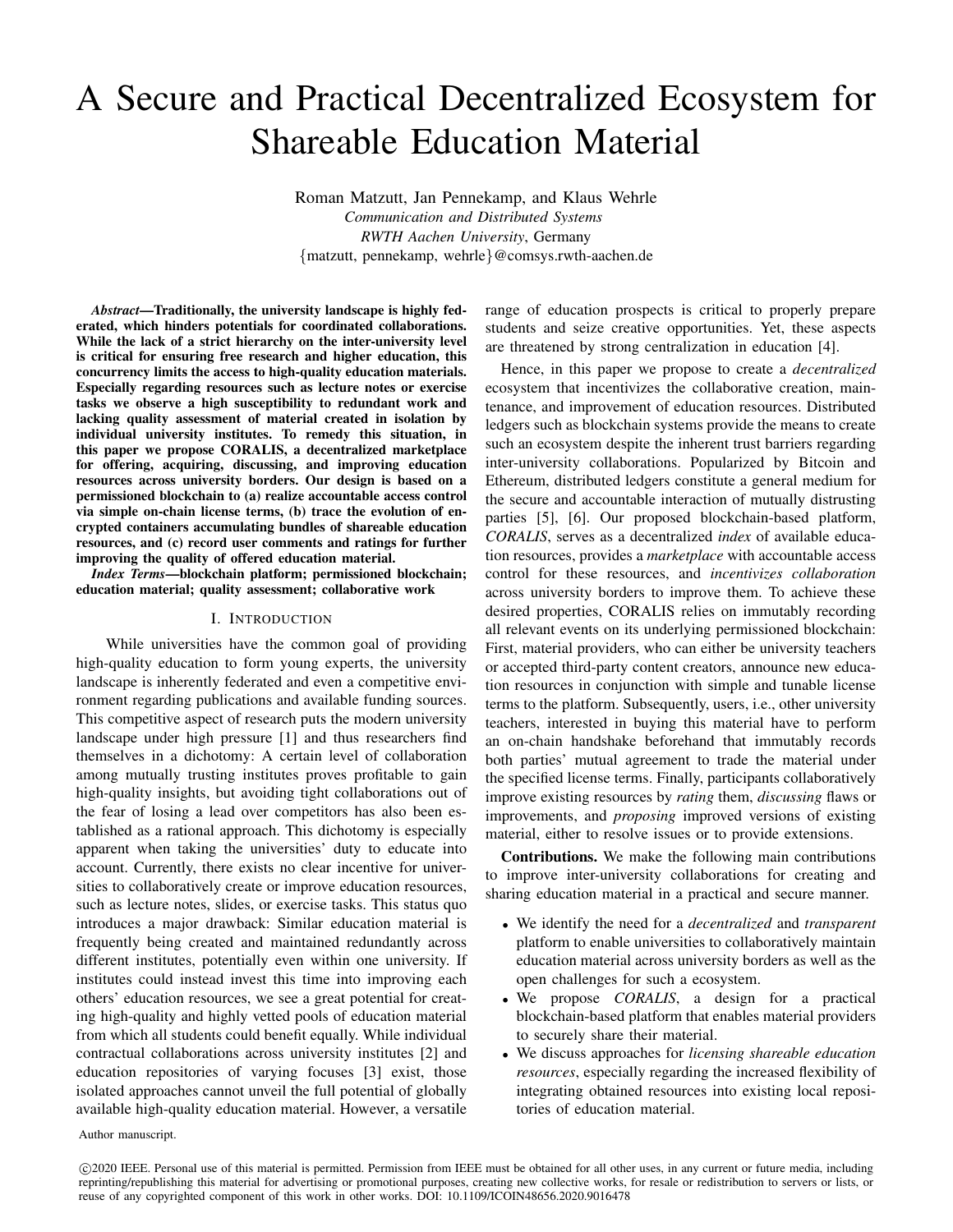# II. ON THE NEED FOR A BLOCKCHAIN-BASED ECOSYSTEM TO MANAGE EDUCATION MATERIAL

To motivate the need for a blockchain-based management system and market for digital education resources, we first discuss our assumed scenario and subsequently derive requirements and design goals for creating such a system that especially take security and practicality into account.

In a traditionally highly federated field, collaborations between universities are seldom. In this work, we seek to remedy this situation and note the following observations as a foundation for our proposed ecosystem. We envision a collaborative network consisting of *interconnected university institutes and third-party content providers* with a dedicated representative; the organization within a single institute is out of the scope of this work. Institutes are obligated to educate students and thus maintain a local *repository of educational resources*. Education resources may be diverse, i.e., they encompass lecture notes, slides, exercise and exam tasks.

We acknowledge that the creation of education material, i.e., a collection of education resources, may become burdensome without immediate payoff in perspective. Following the observed behaviors of users of peer-to-peer file sharing platforms [\[7\]](#page-5-6), we thus assume an asymmetry regarding the demand and provision of educational material. While we anticipate few heavy *material providers*, most institutes are mere *users*, although any institute may assume both roles simultaneously with varying shifts towards either extreme. To avoid free-riding [\[8\]](#page-5-7) of users, we must provide suitable incentives to actively contribute to the community.

However, material providers demand keeping control over their original education resources to be willing to share their material with other institutes which are potentially unknown to them. On the one hand, they must be able to decide whom to grant access to certain education resources to maintain confidentiality, e.g., considering highly specialized and researchoriented material. This condition implies that they must be able to maintain fine-granular access control. On the other hand, if an institute decides to conditionally share its education resources, the system must assure that users respect the terms of use, e.g., properly attribute the work's original source. Finally, providing financial compensation for an institute's efforts would further incentivize active contribution of new material or improvements.

Based on this scenario, we derive the following design goals for an ecosystem facilitating the collaborative management of education material across universities and their institutes.

<span id="page-1-0"></span>[\(G1\)](#page-1-0) Access Control and Accountability. Material providers must be able to decide whom to grant access to which of their education resources. Furthermore, they must be able to specify the fee for utilization, i.e, the price, and license terms associated with their work. Conversely, users must be able to browse accessible education resources to decide which material they want to request. All access-granting decisions must be recorded in a tamper-proof log to introduce accountability and liability for both material providers and users.

<span id="page-1-1"></span>[\(G2\)](#page-1-1) Collaborative and Transparent Improvements. The



<span id="page-1-3"></span>Fig. 1. Overview of our proposed blockchain-based platform for the collaborative maintenance of education material across university borders according to the CORALIS workflow: Material providers *create* and *offer* education resources for users to *request*. After the material provider *accepted* that request, the user may *leverage* it according to its terms of use. In a titfor-tat manner, the user can subsequently *improve* the obtained material and *share* it again with the community.

whole evolution of education material should be recorded in a transparent manner to enable participants to track changes and updates for specific education resources, effectively introducing a variant of version control. This requirement encompasses logging all traces of improvements to individual resources as well as recording comments and questions from users.

<span id="page-1-2"></span>[\(G3\)](#page-1-2) Efficient and Sensible Storage Model. While material providers require that all developments are immutably recorded, we also acknowledge that education material must be revocable. Furthermore, the distributed nature of local repositories of each material provider must not hinder the accessibility of data (for external users and collaborators). This requirement is especially crucial when external users contribute to existing education material stored in a local repository under the control of a single material provider.

Next, we discuss our proposed approach for creating a blockchain-based platform to achieve these design goals and discuss challenges arising from our approach.

## III. A BLOCKCHAIN-BASED MARKETPLACE FOR EDUCATION MATERIAL

In this section, we first provide an overview of our proposed blockchain-based platform for collaboratively managing education material. Subsequently, we discuss how our platform can achieve accountable access control. Besides, we highlight challenges for the distributed storage of education material considering a potentially large number of collaborators.

#### *A. Design Overview*

We base our blockchain-based platform, CORALIS, on a general workflow for the collaborative maintenance of education material. We illustrate the seven steps of this *CORALIS workflow* in Figure [1](#page-1-3) and introduce them in the following.

Material providers first *Create* a repository of education resources. Then, they can choose to *Offer* selected material to other institutes, who then assume the role of users. All offered resources are announced on CORALIS' underlying permissioned blockchain, which is maintained collectively by material providers and users. Consequentially, each institute can create a local index of available education resources,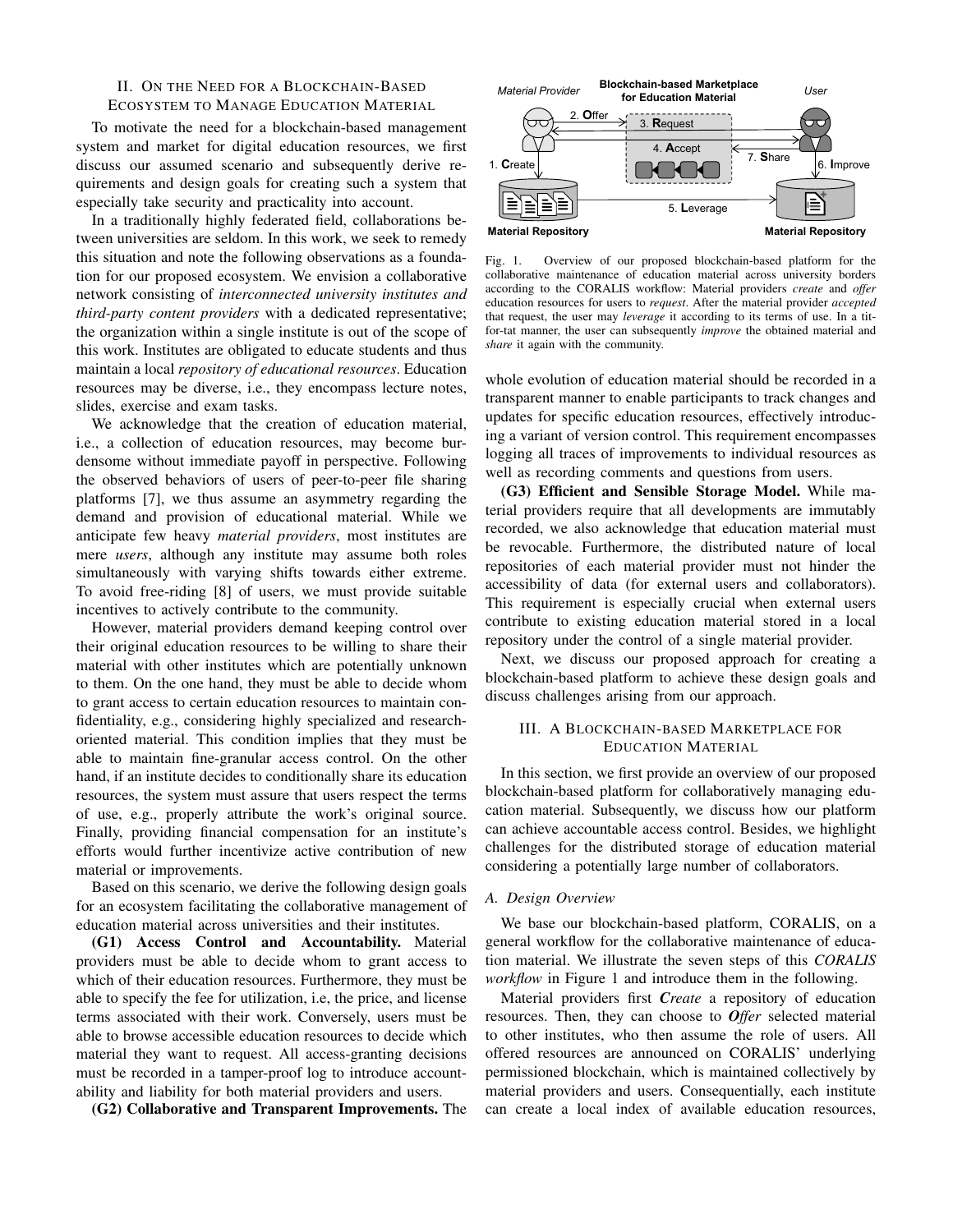

<span id="page-2-0"></span>Fig. 2. We propose an on-chain three-way handshake for accountable access control that enforces education resources to be released only after the user irrevocably accepted the material provider's license terms and price asked. First, the provider offers new material in conjunction with relevant meta information. Then, users can request to access or purchase offered resources, thereby committing to abiding to their license terms. Finally, the provider accepts the request and simultaneously provides the user with the symmetric key required to access the purchased resources. If the user is cheated, e.g., she receives a wrong symmetric key, she can file an on-chain complaint to blame the misbehaving provider.

effectively establishing a marketplace for education material. To acquire desired material in an accountable manner, a user has to *Request* specific resources via an on-chain transaction, which the material provider has to explicitly *Accept* onchain in return. After recording this mutual agreement on the blockchain, the user may obtain and *Leverage* the acquired material from the material provider. To contribute to the community in a tit-for-tat manner, the user can subsequently *Improve* the material and *Share* an updated version with the community. Improvements can either consist of changing education resources or discussing their content. Similar processes are well-established on platforms such as GitHub [\[9\]](#page-5-8). Furthermore, ratings reflect resources' perceived quality.

In the following, we first detail how CORALIS realizes accountable access control (Goal [G1](#page-1-0)) and discuss challenges for keeping track of material improvements (Goal [G2](#page-1-1)) as well as the distributed storage of education material (Goal [G3](#page-1-2)).

#### <span id="page-2-2"></span>*B. Achieving Accountable Access Control*

Figure [2](#page-2-0) illustrates our approach of recording a three-way mutual agreement on the blockchain to address Goal [G1](#page-1-0), i.e., to achieve accountability and access control. Material providers keep all their education resources or compiled bundles thereof in individual, symmetrically encrypted *material containers*. This design ensures that the original provider remains in control over their resources even if the storage of material containers is outsourced to a third party as they can decide whom to disclose the symmetric key  $k$  to. To offer material to users, the provider publishes an *offer transaction*  $t_{off}$  to the blockchain, including an identifier of the material container, meta information that determines the *license terms* L in a concise form, the *price* P, and additional *index tags* T, and a witness of the container's validity.

The witness is needed if disputes between providers and users arise whether or not access has been granted correctly. It consists of an HMAC constructed over the container's identifier using the symmetric key k. By publishing a *request transaction*  $t_{req}$  referring to  $t_{off}$ , a user signals her interest in obtaining the material while simultaneously committing to paying the price  $P$  and abiding to the license terms  $L$ . The provider has to accept this request via an *accept transaction*  $t_{acc}$ , which provides the user with the key  $k$  required to access the material container's contents. CORALIS makes the whole

mutual agreement process *publicly verifiable* to increase the detectability of misconduct.

However, the provider could try and provide the user with a wrong key  $k'$  to prevent her from accessing the material regardless of her payment. To avoid this pitfall, users can file an on-chain complaint against the provider's  $t_{\text{acc}}$ . By disclosing her received key  $k'$  in case of a dispute, the user can prove that the provider indeed shared  $k'$  in  $t_{\text{acc}}$  and she can prove that the validity witness of  $t_{\text{off}}$  does not match  $k'$ . Unfortunately, this approach cannot prevent the provider from constructing a meaningless material container in the first place. We thus propose to mitigate the impact of this inherent issue, which is known from content-offloading scenarios [\[10\]](#page-5-9), by allowing users to post short and public on-chain ratings.

#### *C. Transparently Storing Distributed Education Material*

We now discuss challenges regarding storage requirements (Goal [G3](#page-1-2)). We first discuss how to integrate the potentially large number of contributors for one material container into our system and then consider different storage models.

CORALIS must efficiently link multiple user contributions to the same education resource while respecting its confidentiality against users without access permission. In Figure [3,](#page-2-1) we detail how we integrate comments and improvements to education resources into our system. To keep education resources self-contained, we append comments addressing them to their respective material containers, encrypted via the same key k. However, comments are referenced on-chain as well to maintain transparency (Goal [G2](#page-1-1)). We refrain from storing arbitrary user-generated data on-chain due to potential negative and hard-to-resolve side effects [\[11\]](#page-5-10), [\[12\]](#page-5-11). With this approach, all relevant information for one material container



<span id="page-2-1"></span>Fig. 3. The blockchain of our CORALIS platform constitutes an immutable ledger of the evolution of education resources that are stored off-chain.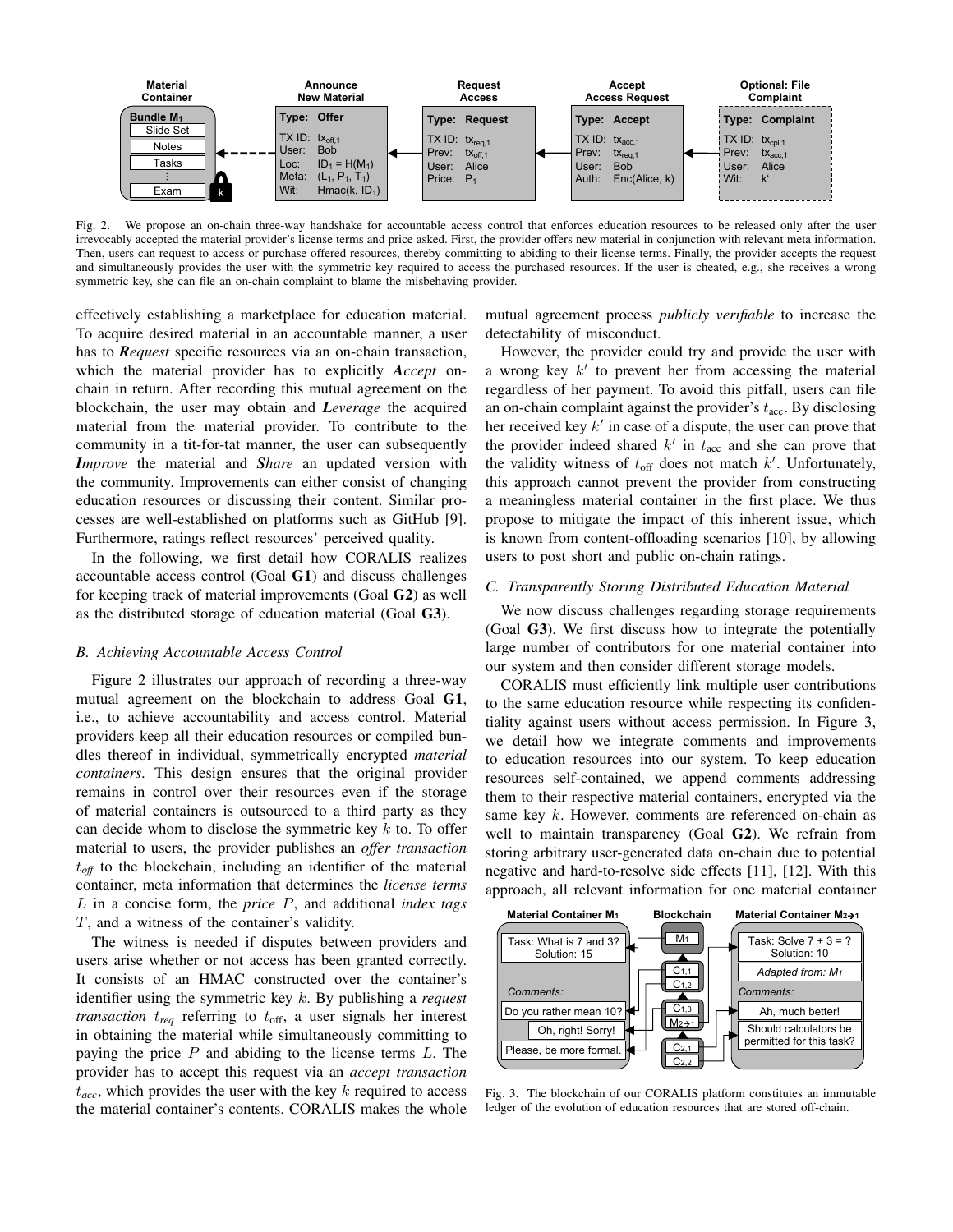

<span id="page-3-0"></span>Fig. 4. Encrypted material containers enable providers take various approaches to persistently storing their material. CORALIS is compatible with (a) local per-provider repositories of education resources, (b) a centralized storage outsourced to, e.g., a public cloud, and (c) fully decentralized storage architectures.

can be obtained from a single source while the blockchain attests the container's integrity. Improvements, however, are stored in a new material container that only references the parent material container for transparency reasons. We chose this design to better suit the users' requirements of managing their (improved) education resources locally. Yet, as shown in Figure [4,](#page-3-0) our utilization of encrypted material containers also allows outsourcing their material containers securely to public clouds or a fully distributed storage to further address Goal [G3](#page-1-2).

# IV. IMMUTABLE LICENSE TERMS FOR SHAREABLE EDUCATION MATERIAL

After describing our design for the CORALIS platform, we now focus on the aspect of how material providers and users can collaboratively utilize this ecosystem (Goals [G1](#page-1-0) and [G2](#page-1-1)). To this end, we first discuss how material providers can express license terms in Section [IV-A.](#page-3-1) Subsequently, we elaborate on questions a license model must cover in our context in Section [IV-B.](#page-3-2) Finally, we discuss the degrees of enforceability and challenges of disputes in Section [IV-C.](#page-4-0)

## <span id="page-3-1"></span>*A. Standards for Secure and Immutable License Agreements*

As discussed in Section [III-B,](#page-2-2) material providers must specify license terms when offering new material and users can only obtain material after immutably committing to abiding to these terms on CORALIS' blockchain. We now further discuss the requirements for expressing license terms in our context, outline an approach to implementing licensing terms in CORALIS based on these requirements, and identify aspects stemming from considerations regarding both usability and technical applicability.

Completeness. The specification of license terms must cover all relevant questions for any given type of education material to allow material providers to express their intended usage terms. This aspect is especially relevant for collaboratively created material.

Simple Formulation. CORALIS is intended to be a marketplace for quick and easy access to education material. To support this intention, license terms should be presented to interested users browsing available resources in a simple form to ease their comprehensibility. Consequently, all desired license terms should be easily expressible.

Concise Representation. As discussed in Section [III-B,](#page-2-2) license terms must be strictly tied to a purchase and, therefore, they are included in the on-chain handshake between material providers and users. Hence, license terms ideally should allow for a concise on-chain representation.

Intuitively, these technical requirements contradict the usability considerations. When giving material providers more decision parameters when specifying license terms and requiring those terms to be expressed comprehensibly for users, these license terms inevitably gain a certain verbosity. This observation stands in contrast to our requirement for concise on-chain license terms. However, we can resolve this conflict by creating a *license chooser* for CORALIS as implemented for, e.g., End-User License Agreements (EULAs) [\[13\]](#page-5-12) or resources for the public domain under the Creative Commons licenses [\[14\]](#page-5-13). A license chooser allows material providers to easily specify their license terms by answering a few questions and generating their final representation based on the submitted decisions. Hence, we only need to store the material provider's decisions on-chain to be parsed in a comprehensible form for interested users. To this end, the compact privacy policy language CPPL [\[15\]](#page-5-14) promises to constitute a well-suited building block for CORALIS. CPPL was initially designed to enable owners of potentially sensitive data to attach compressed privacy policies to their data items before outsourcing them, e.g., storing them within a public cloud. The compression of CPPL is especially efficient due to its incorporation of domain-specific knowledge [\[15\]](#page-5-14). Thus, an adaption of CPPL's underlying compression scheme to express CORALIS' license terms is a very promising approach to fulfill the identified requirements of completeness, simplicity, and conciseness.

## <span id="page-3-2"></span>*B. Considerations for a Comprehensive License Model*

We now briefly present initial questions our license chooser needs to incorporate to provide a suitable licensing model. We identify the following fundamental specifications our license model must be able to express.

Target Audience. While we envision CORALIS to establish an open marketplace within the boundaries of the academic context, material providers still need to be able to exclude certain users from obtaining their resources. For instance, material providers may disallow any utilization that directly facilitates preparing students for research in military contexts.

Attribution. Material providers must be able to enforce proper attribution of their original works to establish a nonmonetary incentive for creating material. Attribution terms can, e.g., require to name the original author, her affiliation, or funding sources in the context of an education resource. Furthermore, varying levels of required attribution can be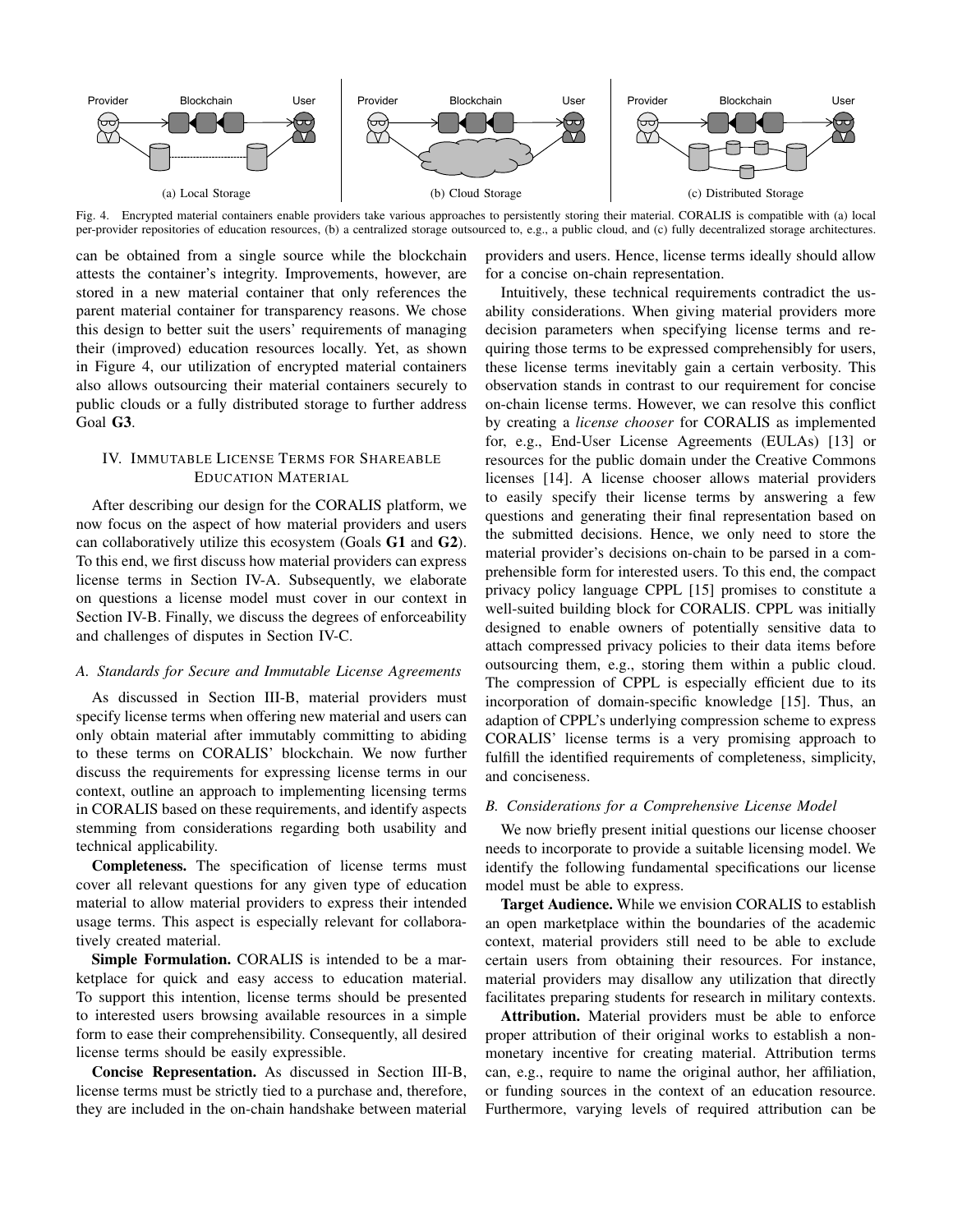specified, such as a copyright notice on each lecture slide, or once on a dedicated slide, or no attribution at all.

Scope of Dissemination. A material provider must be able to restrict the dissemination of her work to prevent its uncontrolled multiplication. For instance, she can choose to allow certain fundamental exercise tasks to be freely distributed online, while advanced exercises must only be distributed in paper form among students attending a course.

Allowed Modifications. Finally, material providers can grant certain rights to modify purchased resources. Especially regarding the form of required attribution, unintended or poor modifications of education resources gain the potential to harm the original provider's reputation. Dealing with modifications of original work is a fundamental aspect for licensing of open source software [\[16\]](#page-5-15), hence we envision that we can further seize experiences from that domain for our licensing model.

This initial framework serves as a foundation for future considerations as CORALIS' final licensing model will need to remain more tunable to address even complex situations.

## <span id="page-4-0"></span>*C. Handling Licensing Disputes*

After specifying the requirements for a licensing model, we now discuss to which extent CORALIS can help participants to resolve disputes over potential violations of license terms. Specifically, we argue that license terms cannot be technically enforced and that material providers and users have inherently conflicting interests. While material providers seek to protect their original work to the largest extent possible, users and their students can benefit from more relaxed terms of use.

Fundamentally, CORALIS cannot provide full enforceability of license terms since various forms of misconduct are hard to globally observe, monitor, or stem. For instance, users and students can collude to distribute education resources among each other that were only meant for presentation during a lecture. Similarly, students can make unauthorized copies of such resources. However, our platform transparently records each user's commitment to abide by the terms and therefore, potential violations can be investigated publicly against the license agreements. A related approach to public verifiability is already implemented, e.g., when publicly showing sports events without commercial subscriptions, where the broadcaster requires viewers to report any observed misconduct [\[17\]](#page-5-16).

To support the identification of license violations, material providers need to enrich their resources with indicators reflecting permitted use. Referring to our previous example, permitted public transmissions of proprietary content can be indicated by small overlay icons [\[17\]](#page-5-16). A similar approach can be implemented to enable students to verify permitted use of shown resources, for instance by displaying QR codes in conjunction with the presented resource that link to the publicly verifiable mutual agreement within CORALIS' blockchain. Furthermore, material providers can make use of cryptographic means, such as Digital Rights Management (DRM) [\[18\]](#page-5-17), to tie digital resources to their respective license terms.

This restrictive approach, however, stands in stark contrast to the interests of users and their students. Disallowing modifications to education resources and technically hindering such modifications can ultimately enable large material providers to essentially re-centralize the market for offered material [\[4\]](#page-5-3). Consequently, few global players would be enabled to effectively steer higher education. Actively *encouraging* certain levels of mutability, however, has the potential to greatly improve the experiences of both users and their students. For example, we consider education resources that are available in an appropriate standardized text format (e.g., LATEX code) in small, self-contained chunks. This format enables users to seamlessly integrate these well-vetted education resources into their own material and thereby (a) successively and selectively increase their material's quality, (b) present material in a unified look and respect, e.g., corporate design requirements, and (c) tailor material to their students' needs. To illustrate the need for adapting education resources, consider the notation of complex numbers as a simple example. In mathematics, the imaginary unit is typically denoted by  $i$ , while  $j$  is used in electrical engineering to avoid confusion with currents. By enabling users to easily adjust such notation, they can effortlessly combine high-quality material from different sources. Hence, especially a simple adaptability of education resources promises great benefits for users and their students.

Even though CORALIS does not position itself explicitly within this trade-off between protecting original work and easing adaptability, disputes will likely arise over potential but not explicit violations of agreed-upon license terms. As already indicated, such disputes cannot be decided automatically in all cases, hence we need to address the question of how to deal with these situations on a completely decentralized platform. To this end, we propose to enhance the on-chain complaints of CORALIS (cf. Section [III-B\)](#page-2-2) such that material providers can also file complaints *after* a successful initial agreement to indicate alleged misconduct by users. However, our decentralized platform does not designate a dedicated party to resolve disputes based on these complaints. Instead of requiring *all* participants of CORALIS to redundantly investigate on-chain violation claims, we instead propose to adapt SmartJudge [\[6\]](#page-5-5), a general-purpose framework for dispute resolution on public blockchains, for use in our ecosystem. Specifically, Smart-Judge considers that interacting parties can mutually agree on a tie-breaking instance in case of a dispute. A slight adaption of this approach enables material providers and users to outsource the dispute resolution to a small mutually accepted jury of CORALIS participants to unburden the remaining participants.

In conclusion, CORALIS bears a high potential for exchanging education resources among mutually not fully trusting participants by providing an immutable and publicly verifiable distributed ledger of agreed-upon license terms. However, whether material providers decide to distribute their education resources in a more restrictive or adaptable manner currently remains an open question and will likely influence future business models involving CORALIS. Our platform addresses this issue through its general-purpose material containers (cf. Section [III-B\)](#page-2-2), hence material providers can distribute their material with varying degrees of technical protection.